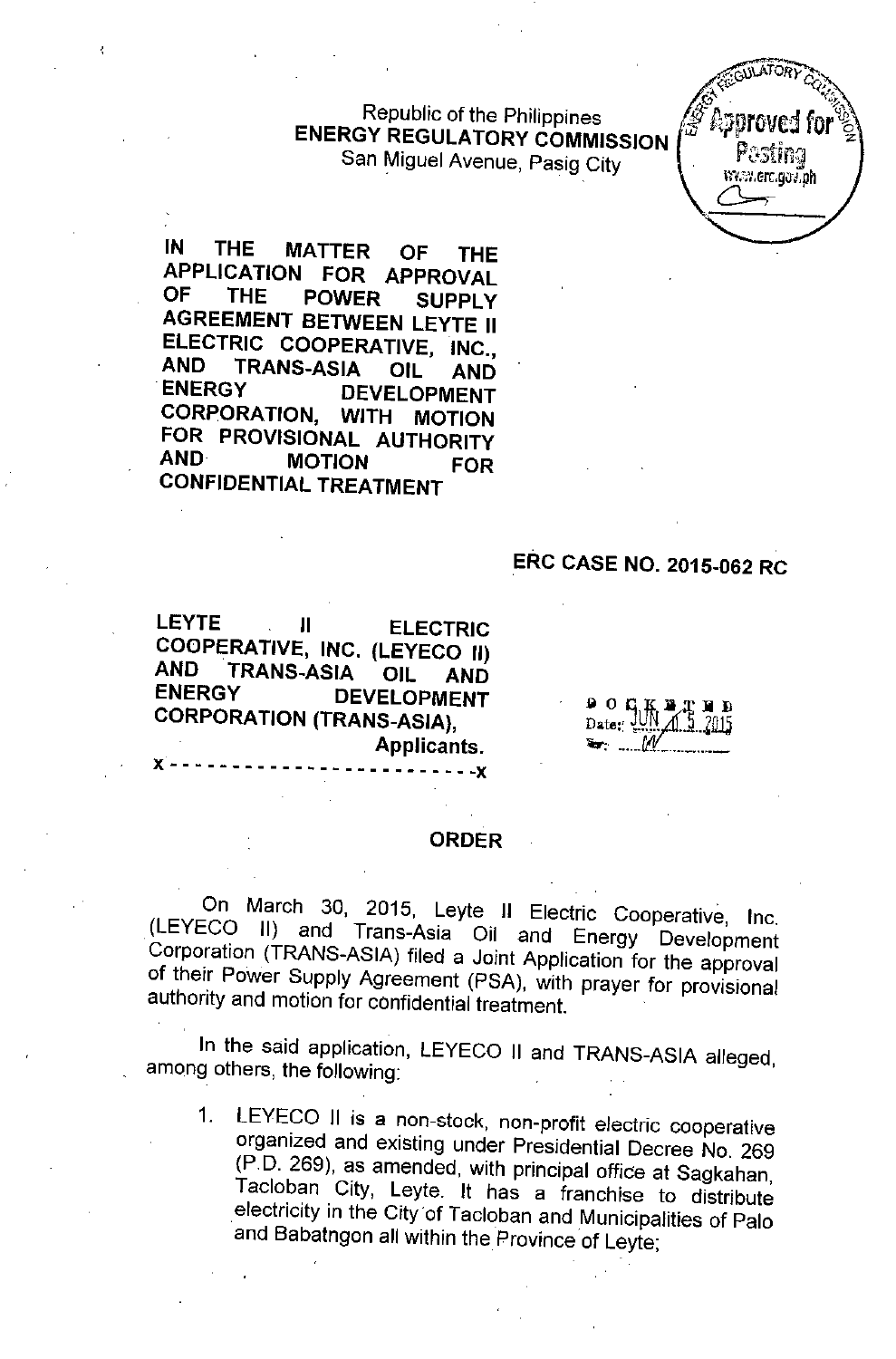$\ddot{\cdot}$ 

- 2. TRANS-ASIA is a corporation duly organized and existing under the laws of the Republic of the Philippines, with principal address at Level 11, PHINMA Plaza, 39 Plaza Drive, Rockwell Center, Makati City;
- 3. Pursuant to Rule 20 (8) of the Commission's Rules of Practice and Procedure, the instant application is submitted to the Commission for its review and approval of the PSA dated December 20, 2014 executed by and between LEYECO lIand TRANS-ASIA;
- 4. In compliance with Rule 6 of the Commission's Rules of Practice and Procedure, a copy of the Joint Application with all its annexes and accompanying documents were furnished to the legislative bodies of the cities or municipalities where LEYECO II principally operates. The copies of the corresponding proofs of receipt are attached to the application as Annex "C-1" and series;
- 5. Furthermore, they have caused the publication of the present Joint Application in its entirety, excluding its annexes, in a newspaper of general circulation within LEYECO II's franchise area. The copies of the newspaper and the corresponding affidavit of publication are attached as Annexes "C-2" and "C-3," respectively;
- 6. TRANS-ASIA was selected as a winning bidder after the Power Sector Assets and Liabilities Management Corporation (PSALM) conducted a bidding for the selection<br>and appointment of Independent Power Praducer appointment of Independent Power Producer Administrator (IPPA) for the Strips of Energy of the Unified Leyte Geothermal Power *Plant* (ULGPP) pursuant to Section 51(c) of Republic Act No. 9136 (R.A. 9136), otherwise known as the *Electric Power Industry Reform Act* of 2001 (EPIRA). TRANS-ASIA was issued a *Notice of Award* by PSALM for the right to 40 MW Strips of Energy from the ULGPP. A copy of the *Notice of Award* is attached to the application as Annex "D";
- 7. Power Supply. At present, LEYECO II sources its electricity requirements from different power suppliers. However, due to increasing energy demand and volatility of Wholesale Electricity Spot Market (WESM) prices, LEYECO II deemed it necessary to look for additional capacity to address its electricity requirements, aggregate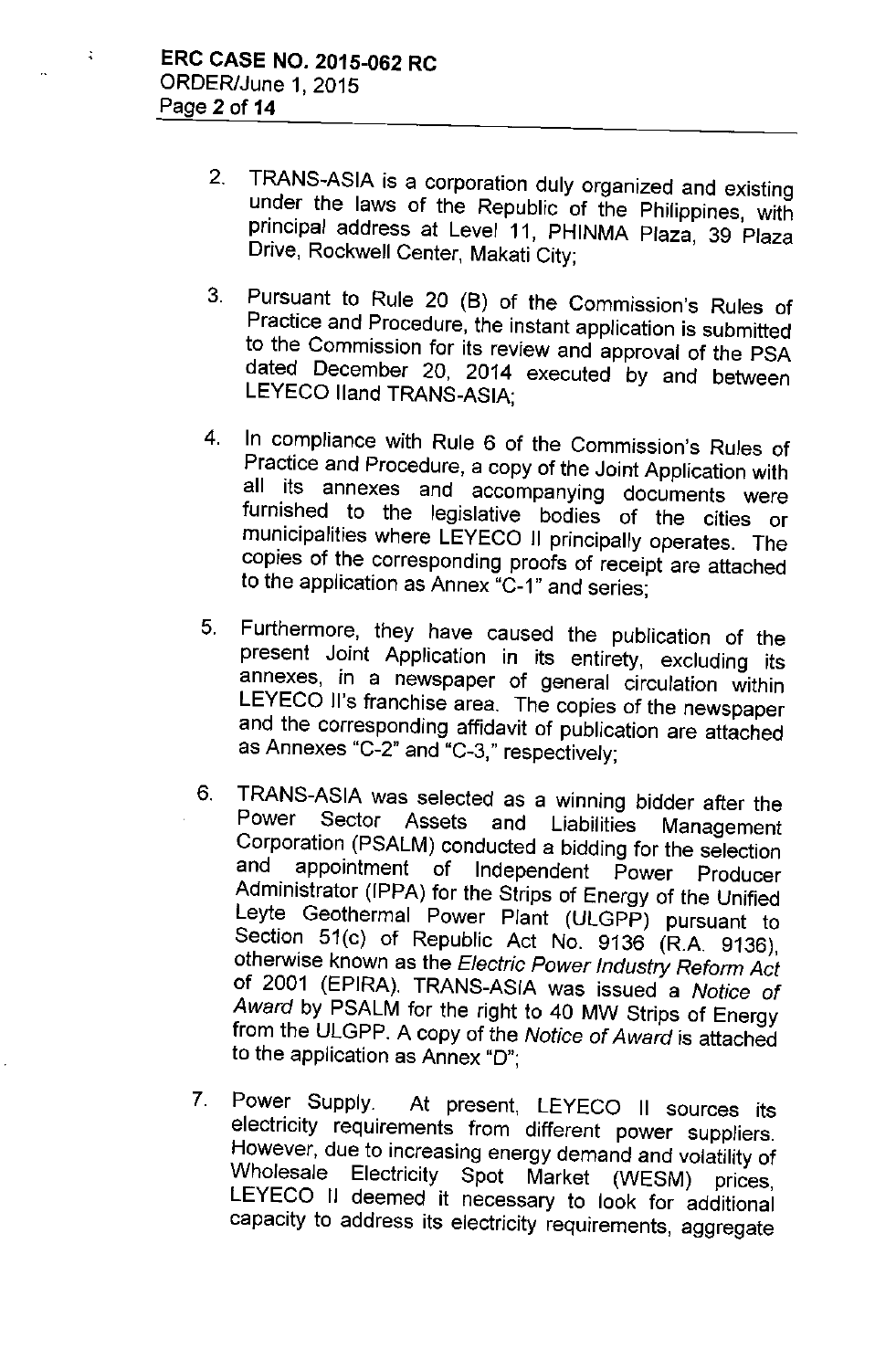$\frac{1}{4}$ 

with other Region 8 ECs to ensure bargaining power in negotiating with potential power suppliers;

- 8. Regretfully, sometime on November 2013, Typhoon Yolanda severely hit the region which resulted to loss of lives, total shutdown of basic services, commercial<br>establishments, tourism, agriculture, infrastructure establishments, tourism, agriculture, infrastructure, telecommunication, transportation, financial services, and hospitals, among others. Rehabilitation efforts and restoration of reliable electric services is essential for the economic recovery of the region;
- 9. Competitive Procurement Process. In view of the power supply and demand situation in the region and due to the damage brought about by Typhoon Yolanda, the eleven (11) electric cooperatives of Region 8 composed of Don Orestes Romualdez Electric Cooperative, Inc. (DORELCO), Leyte II Electric Cooperative, Inc. (LEYECO II), Leyte III Electric Cooperative, Inc. (LEYECO III), Leyte IV Electric Cooperative, Inc. (LEYECO IV), Leyte V Electric Cooperative, Inc. (LEYECO V), Southern Leyte Electric Cooperative, Inc. (SOLECO), Biliran Electric Cooperative,<br>Inc. (BILECO), Samar, L. Electric Cooperative, June (BILECO), Samar I Electric Cooperative, Inc. (ESAMELCO), Samar II Electric Cooperative, Inc. (ESAMELCO) and Eastern Samar Electric Cooperative, Inc. (ESAMELCO) (the Region 8 ECs) agreed through a Memorandum of Agreement (MOA) to conduct a joint procurement of their short-term aggregated baseload requirement. A Bids and Awards Committee was created to<br>conduct the "R8 Joint Competitive Power Supply "R8 Joint Competitive Power Supply Procurement" (R8 JCPSP). A copy of the MOA is attached to the application as Annex "E";
	- 9.1. The Region 8 ECs initially prepared their respective least-cost power supply plans and subsequently their aggregated demand for competitive bidding;
	- 9.2. The competitive tender was published and announced in the franchise areas of the Region 8 ECs. In addition, prospective Bidders (GENCOs, IPP Administrators and Wholesale Aggregators) were invited;
	- 9.3. Scope of the Bid. The capacity offered by the winning bidder shall be allocated among the eleven (11) Region 8 ECs in proportion to their declared demand.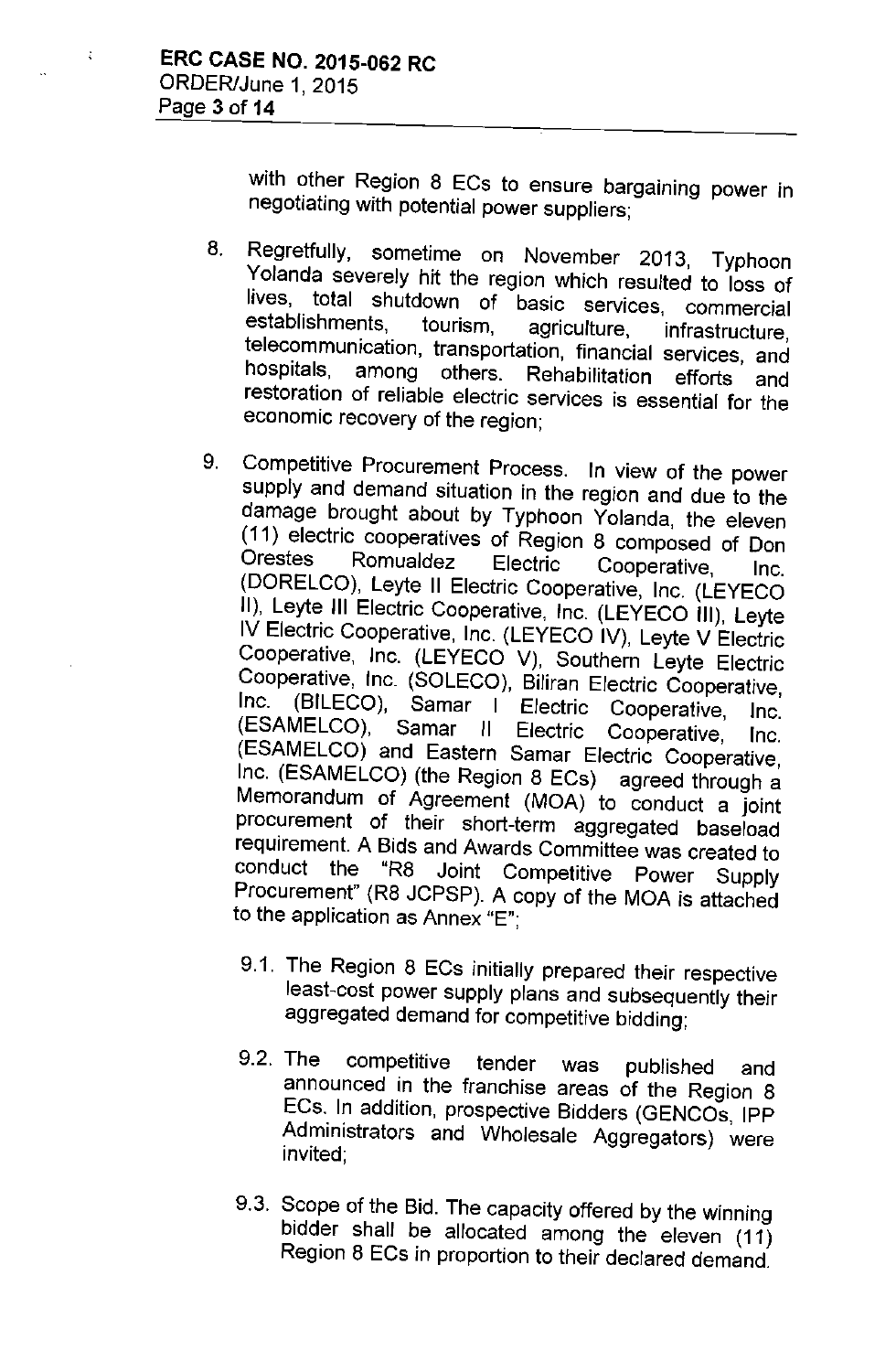$\ddot{\phantom{a}}$ 

A bidder may offer to supply capacity that is less than or equal to the aggregated baseload requirement in any or all of the contract years in increments of 1 MW. In the event that some winning bidders offered less than 11 MW, the loads shall be optimally allocated in such a way that the blended price from the R8 JCPSP is almost the same. In the event multiple bidders are declared winners for any contract year, all winning bidders shall enter into individual power supply agreements with each of the 11 ECs;

- 9.4. Bidders who signified their intention to join by buying<br>the Bidding Documents attended Pre-Bid the Bidding Documents attended Pre-Big Conferences where they gave their comments and sought clarification on the bidding requirements and process. The BAC issued Bid Bulletins and the Final Instruction to Bidders;
- 9.5. The process followed the 2-envelope system, the legal requirements and proof of financial and technical capability in the first and the commercial offer in the second. Bids were evaluated based on an Evaluation Framework released to the bidders;
- 9.6. After evaluating the bids of each supplier, on November 14, 2014, the BAC issued a Notice of Award declaring TRANS-ASIA as a winning bidder of 40 MW for Contract Year 2015 with a Lowest Calculated Responsive Bid Effective Price of PhP5.5489/kWh and an Offered Capacity of 20 MW for 2016 with a Lowest Calculated Responsive Bid Effective Price of PhP5.611/kWh;

## Abstract of the Power Supply Agreement and Related Information

10. The PSA between LEYECO II and TRANS-ASIA is the result of a joint procurement process for the short-term aggregated base/oad power supply for 2015-2018 of Region 8 ECs;

### Salient Features

11. The PSA, between LEYECO II and TRANS-ASIA contains the following salient terms and conditions: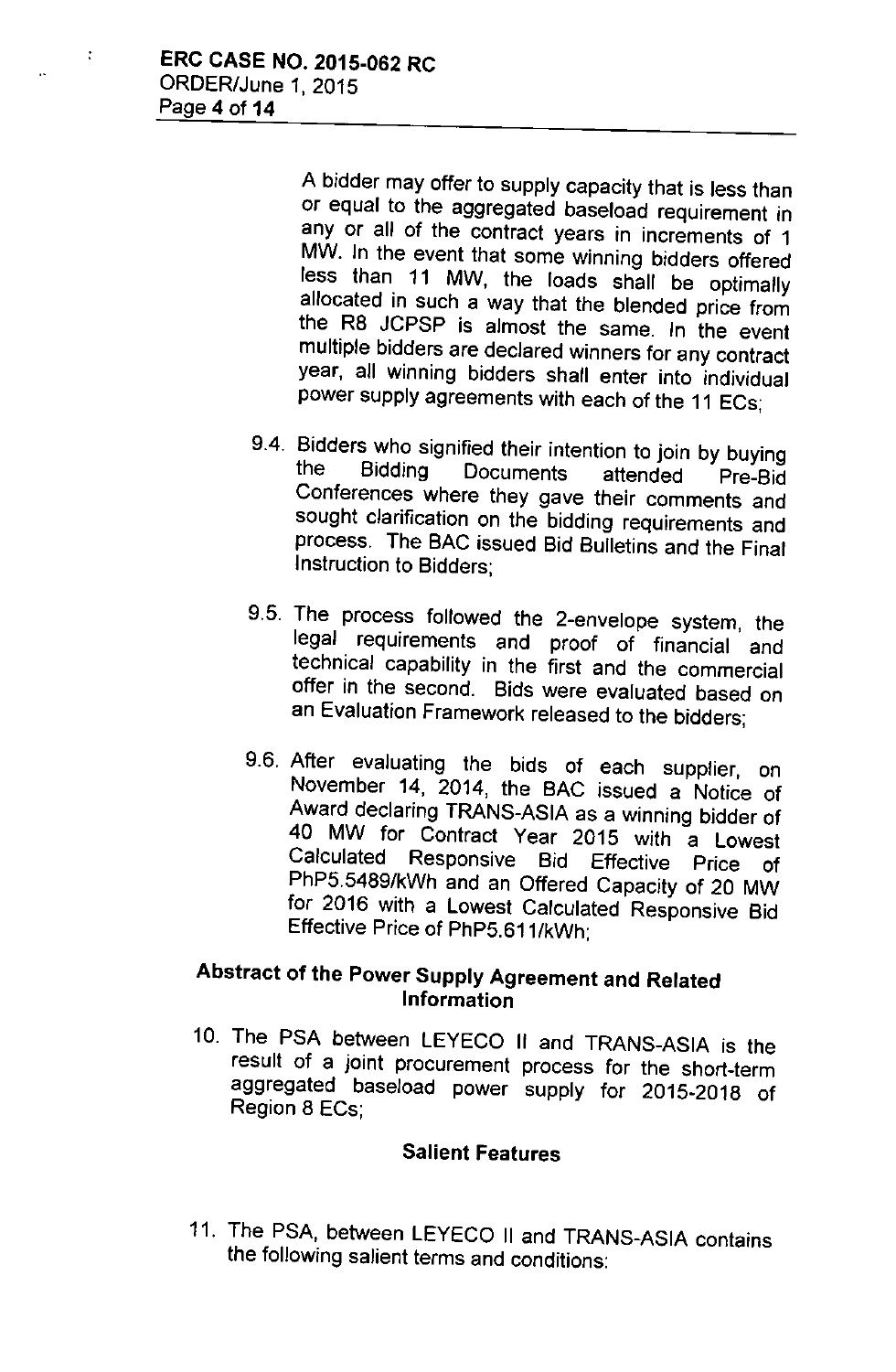$\ddot{\star}$ 

- *11.1. Term.* The PSA shall have a term of two (2) years beginning December 26, 2014 to December 25, 2016. Commencement of supply of the Contracted Capacity shall be subject to the fulfillment of certain Conditions Precedent as provided in the PSA;
- *11.2. Contracted Capacitv.* The Contracted Capacity for LEYECO II is 2 MW for 2015 and 2 MW for 2016;
- *11.3. Delivery Points.* TRANS-ASIA shall supply the Contracted Capacity at the Market Trading Nodes of the ULGPP or from TRANS-ASiA's other electricity supply sources in case of Replacement Power;
- 11.4. *Unutilized Capacitv and Exchange of Contracted Capacities.* The unutilized capacity, if any, of LEYECO II may be used by other Region 8 ECs or sold to the WESM;
- *11.5. Replacement Power on Scheduled and/or Unscheduled Outages of ULGPP.* In the event that TRANS-ASIA is unable to deliver, or cause to be delivered, the Contracted Capacity, or a portion thereof, from the ULGPP for reasons not constituting a Force Majeure Event, TRANS-ASIA shall deliver, or cause to be delivered, said Contracted Capacity, or a portion thereof, at the Delivery Point from other generation or supply sources, including the WESM, at the Electricity Fees as provided in PSA;
- *11.6. Electricitv Fees.* The BUYER shall purchase the electricity supplied by the TRANS-ASiA at a monthly Electricity Fee (EF), in PhP, computed as follows:

$$
EF = CC * H_T * [LPC * (0.7003 * \frac{LCPIn}{LCPIn} + 0.2997) + FPC * FXn * (0.4497 * \frac{FCPIn}{FCPIr} + 0.5503)]
$$

Where:

Electricity Fee = Electricity Fee, in PhP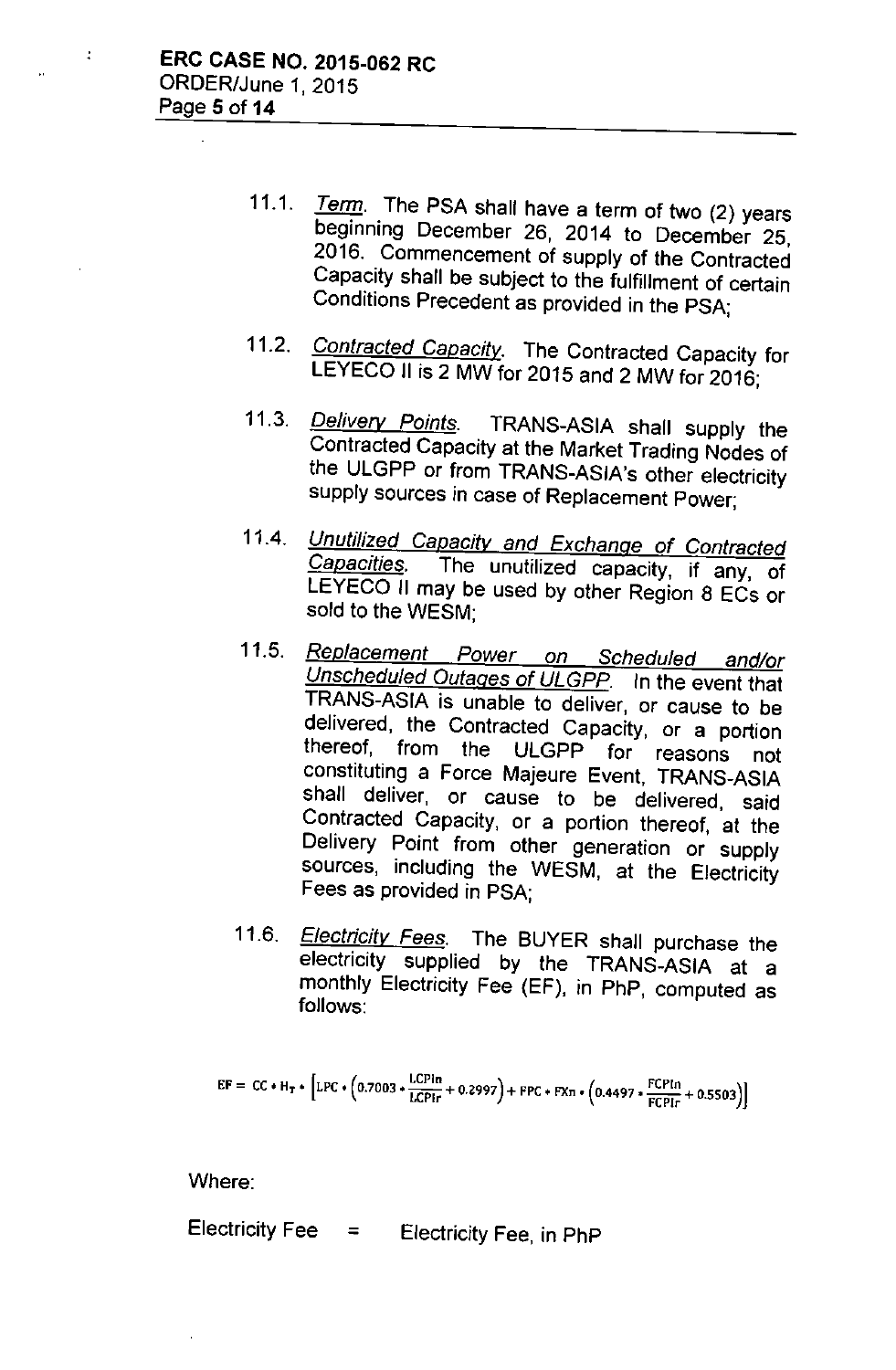| CC           | $=$ | <b>Contracted Capacity</b>                                                                                                                                                                                                                                                                              |
|--------------|-----|---------------------------------------------------------------------------------------------------------------------------------------------------------------------------------------------------------------------------------------------------------------------------------------------------------|
| HТ           | $=$ | Total number of hours in the Billing<br>Period                                                                                                                                                                                                                                                          |
| <b>LPC</b>   | $=$ | Local<br>Price<br>Component;<br>PhP1.7465/kWh                                                                                                                                                                                                                                                           |
| LCPIn        | ⋍   | Philippine Consumer Price Index of the<br>calendar month corresponding the<br>billing period, for All Income Households<br>$-$ All Items (2006=100), as published by<br>Philippine National Statistics<br>the<br>Coordination Board (or its substitute or<br>replacement agency, as the case may<br>be) |
| <b>LCPIr</b> | ⋍   | September 2014 Philippine Consumer<br>Price Index for All Income Households -<br>All Items (2006=100), as published by<br>the<br>Philippine National Statistics<br>Coordination Board (or its substitute or<br>replacement agency, as the case may                                                      |

FPC = Foreign Price Component; USD 0.0812 per kWh

be)

- FXn = Philippine Peso vs. US Dollar Reference Rate as published by the Bangko Sentral ng Pilipinas at the last working *day* of the Billing Period
- FCPln = US Consumer Price Index, All Items,<br>International Financial Statistics **Financial** Statistics (2010=100) for the calendar month corresponding the Billing Period
- FCPlr  $=$ US Consumer Price Index, All Items, International Financial Statistics (2010=100) for the month of September 2014

Should the published indices be unavailable for the corresponding billing month, the most recent available published indices shall be used subject to

÷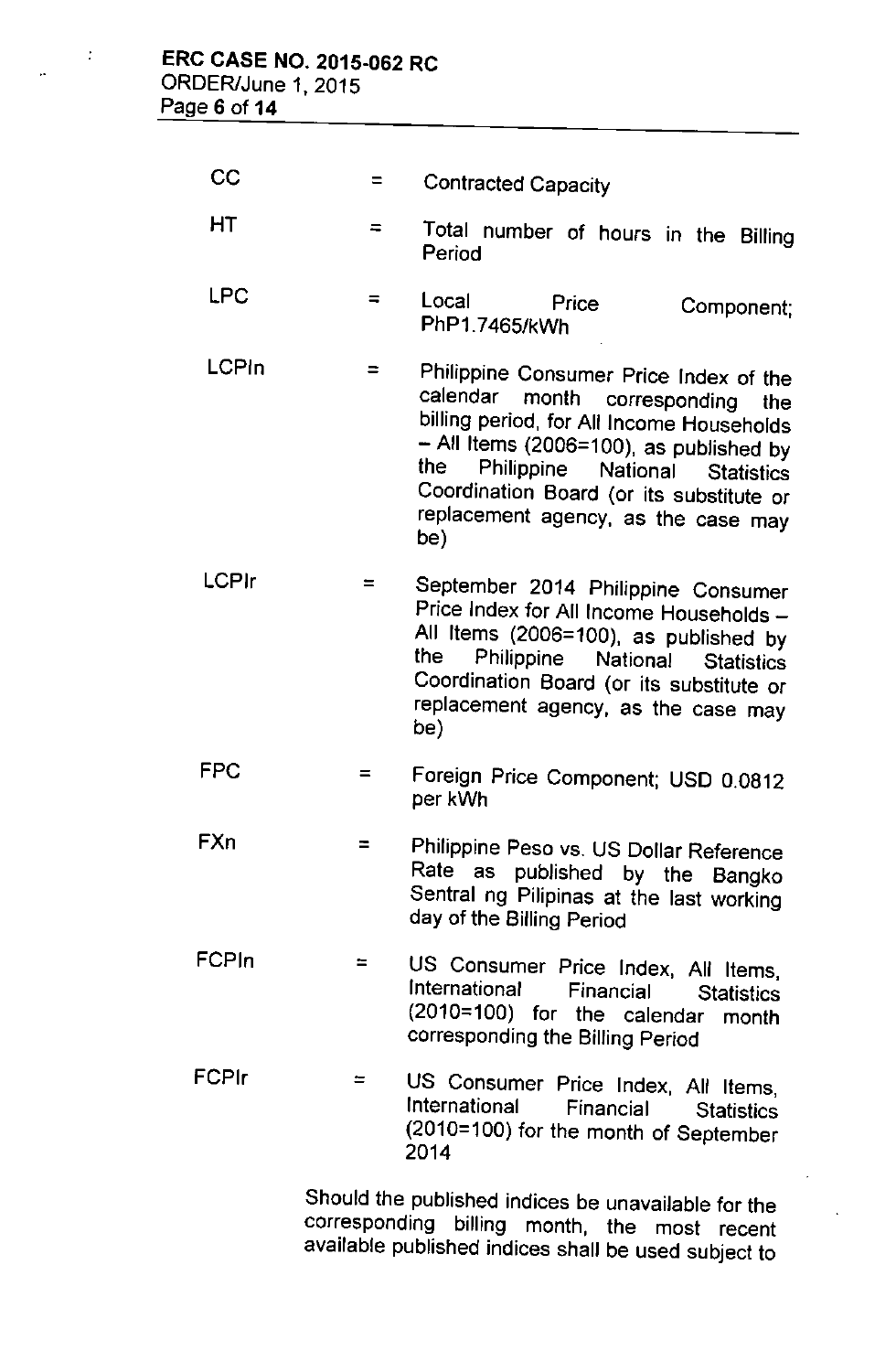$\ddot{\cdot}$ 

adjustments in subsequent billings as soon as published indices become available.

Should publication of any or all of the required indices be discontinued for a reasonable period of time, the parties shall mutually agree on a new Inflation Factor. Pending the new Inflation Factor, the last prevailing Inflation Factor shall be used until the new Inflation Factor is agreed between the parties and subject to retroactive adjustment.

*11.7. Charges for the account of LEYECO II.* All WESM Charges for the delivery of the Contracted Capacity charged by the WESM trader of ULGPP, and other regulatory charges including all corresponding cost recoveries of ancillary services in the Reserve Market imposed upon the generators, shall be for the account of LEYECO II. Value Added Tax (VAT) shall be charged and passed on to the LEYECO II in accordance with applicable law. All other charges, fees, taxes and liabilities which may be imposed on, charged to, or incurred by TRANS-ASIA relative to the delivery of electricity to LEYECO II shall be for the account of LEYECO II;

# Advantages of TRANS-ASiA's Supply and Rate Impact

- 12. The EPIRA established a new policy, legal structure and regulatory framework for the restructuring of the electric power industry to stimulate and create points of competition. As economic growth is interdependent with power intensive activities, the necessity of a free, open and competitive system in electricity supply in a regime of transparent and reasonable prices of electricity is necessary. Low power rates, sufficient capacity and an environment protective of investors and consumers are the end goals of the EPIRA;
- 13. Competition can be the best form of market regulation, it is premised on electricity suppliers ensuring that they give the best offer, advantage over competitors in terms of pricing, value-added benefits, quality of service ultimately resulting to consumers getting the best price for reliable supply of electricity;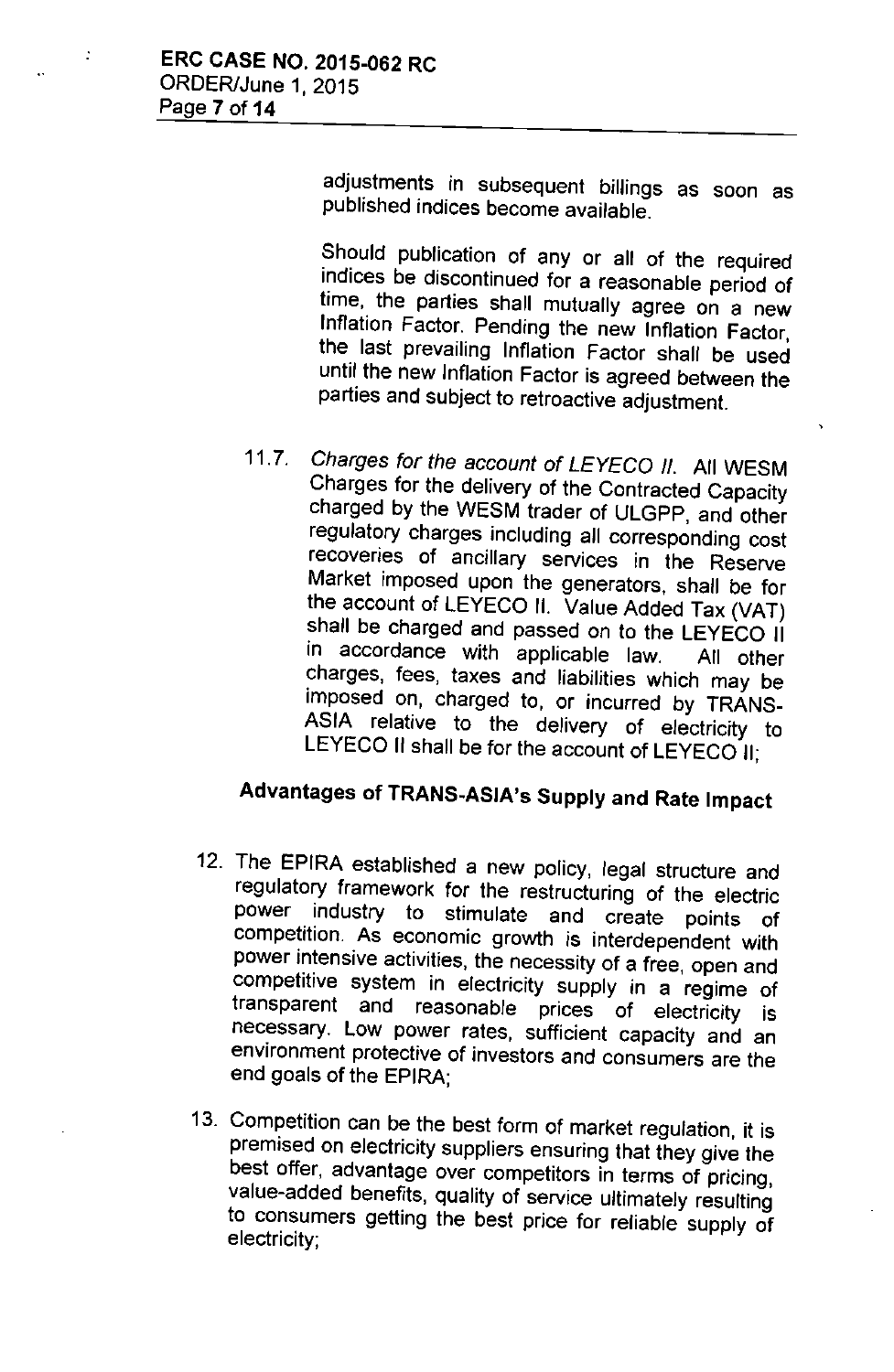÷

- 14. The process adopted by the Region 8 ECs in choosing its power supplier ensures that LEYECO II and its member consumers achieve least cost supply of power through joint power supply planning and competitive procurement process;
- 15. The Electricity Fees as provided in the PSA is advantageous to LEYECO II's consumers given that the Region  $\tilde{8}$  ECs set simplified parameters to be followed by the bidders during the JCPSP;
	- 15.1. The market-based rate of TRANS-ASIA is the lowest compared to other generation companies who participated in the R8 JCPSP;
	- 15.2. The indexation in the Electricity Fee is intended to provide for fair and transparent adjustment in fees to reflect specific and verifiable fluctuations in inflation and foreign exchange for the duration of the PSA,
- 16. LEYECO II has simulated and forecasted the effect of the inclusion of TRANS-ASiA's supply from the ULGPP:

|                   |                                             | $\overline{u}$ it can zu it.   |                                      |                             |
|-------------------|---------------------------------------------|--------------------------------|--------------------------------------|-----------------------------|
| <b>Supplier</b>   | <b>Forecasted</b><br>2015 Quantity<br>(kWh) | <b>Percent</b><br><b>Share</b> | 2015<br>Average<br>Rate<br>(PhP/kWh) | Weighted<br>Average<br>Rate |
|                   | 96,360,000.00                               | 46.78%                         | 5.3895                               |                             |
| 2                 | 43,800,000.00                               | 21.26%                         | 5.2342                               |                             |
| 3                 | 43,435,000.00                               | 21.09%                         | 8.3120                               | 6.4908                      |
| <b>TRANS-ASIA</b> | 17,520,000.00                               | 8.51%                          | 5.5489                               |                             |
| <b>WESM</b>       | 4,863,905.34                                | 2.36%                          | 26.7526                              |                             |
| Total             | 205,978,905.34                              | 100%                           |                                      |                             |

Simulation of Generation Mix Rate **with** TRANS-ASIA for the Year 2015: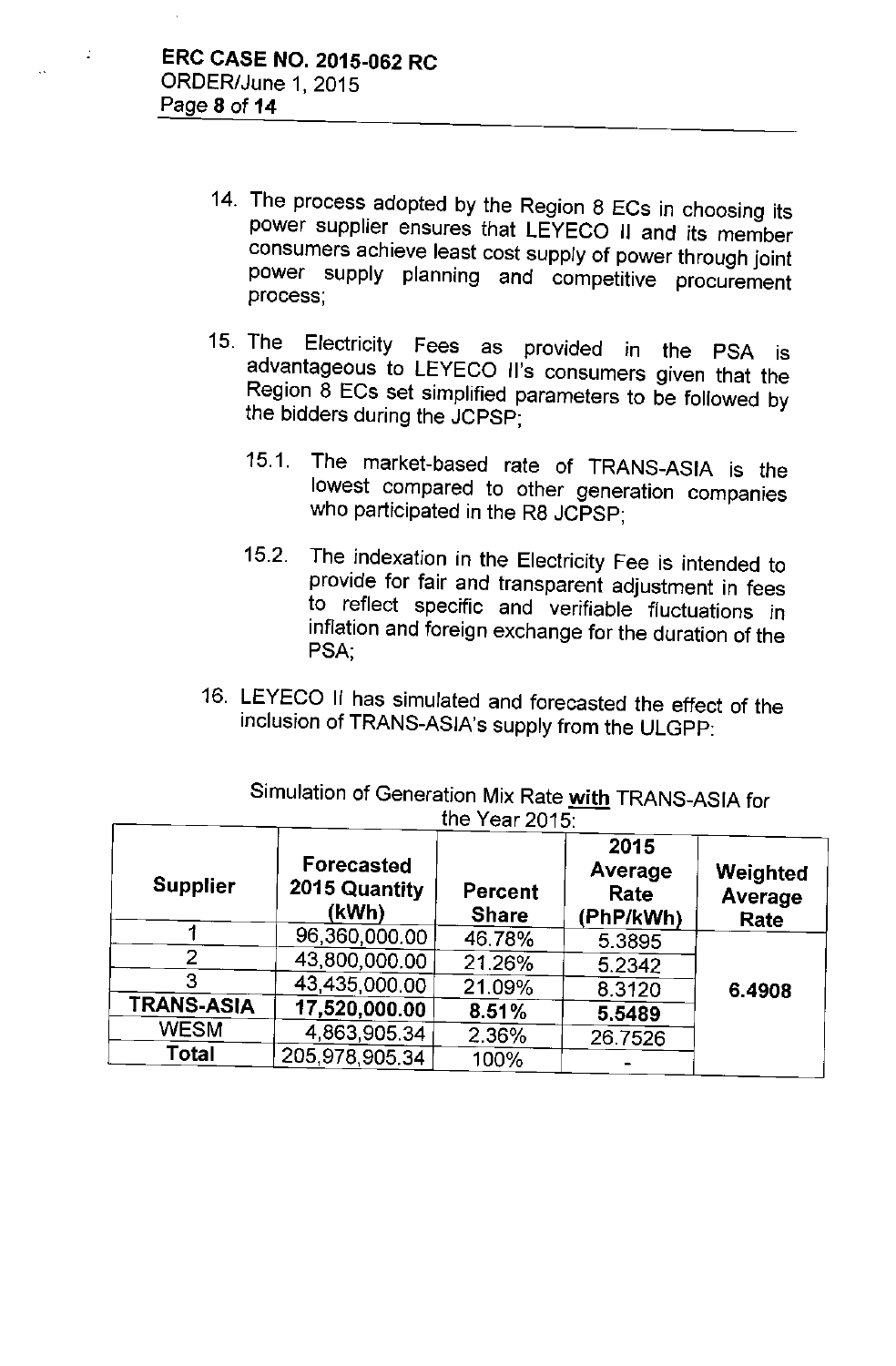$\mathbf{r}$ 

Simulation of Generation Mix Rate without TRANS-ASIA for the Year

| 2015              |                                      |                                |                                      |                             |  |  |
|-------------------|--------------------------------------|--------------------------------|--------------------------------------|-----------------------------|--|--|
| <b>Supplier</b>   | Forecasted<br>2015 Quantity<br>(kWh) | <b>Percent</b><br><b>Share</b> | 2015<br>Average<br>Rate<br>(Php/kWh) | Weighted<br>Average<br>Rate |  |  |
|                   | 96,360,000.00                        | 46.78%                         | 5.3895                               |                             |  |  |
| 2                 | 43,800,000,00                        | 21.26%                         | 5.2342                               |                             |  |  |
| 3                 | 43,435,000.00                        | 21.09%                         | 8.3120                               | 6.5137                      |  |  |
| <b>TRANS-ASIA</b> | 0.00                                 |                                |                                      |                             |  |  |
| <b>WESM</b>       | 22,383,905.34                        | 10.87%                         | 10.3670                              |                             |  |  |
| <b>Total</b>      | 205,978,905.34                       | 100%                           |                                      |                             |  |  |

# Generation Rate Impact: - 0.0229

17. Clearly, entering into a PSA with TRANS-ASIA would significantly reduce LEYECO II's exposure to volatilities in the WESM considering and result to more stable electricity prices which will redound to the benefit of the member consumers;

# Allegations in Support of the Motion for Provisional Authority

- 18. The provisional approval of the instant Application, including the rate structure as embodied in the PSA, which will facilitate the timely implementation of the PSA, is imperative and warranted;
- 19. It will facilitate TRANS ASIA's supply of additional capacity to LEYECO II at the soonest possible time;
	- 19.1. LEYECO II needs such additional capacity not only to address the shortage of its power supply, but also to secure a more stable, reliable and efficient source of power supply;
	- 19.2. Considering the continuous recovery efforts of the local government within LEYECO II's franchise area, the necessity of stable, continuous, reliable supply of electricity is imperative to ensure that rehabilitation plans brought about by the damage due to Typhoon Yolanda are not discontinued or impeded. More importantly, reliable, uninterrupted and continuous electric supply will sustain, alleviate and boost the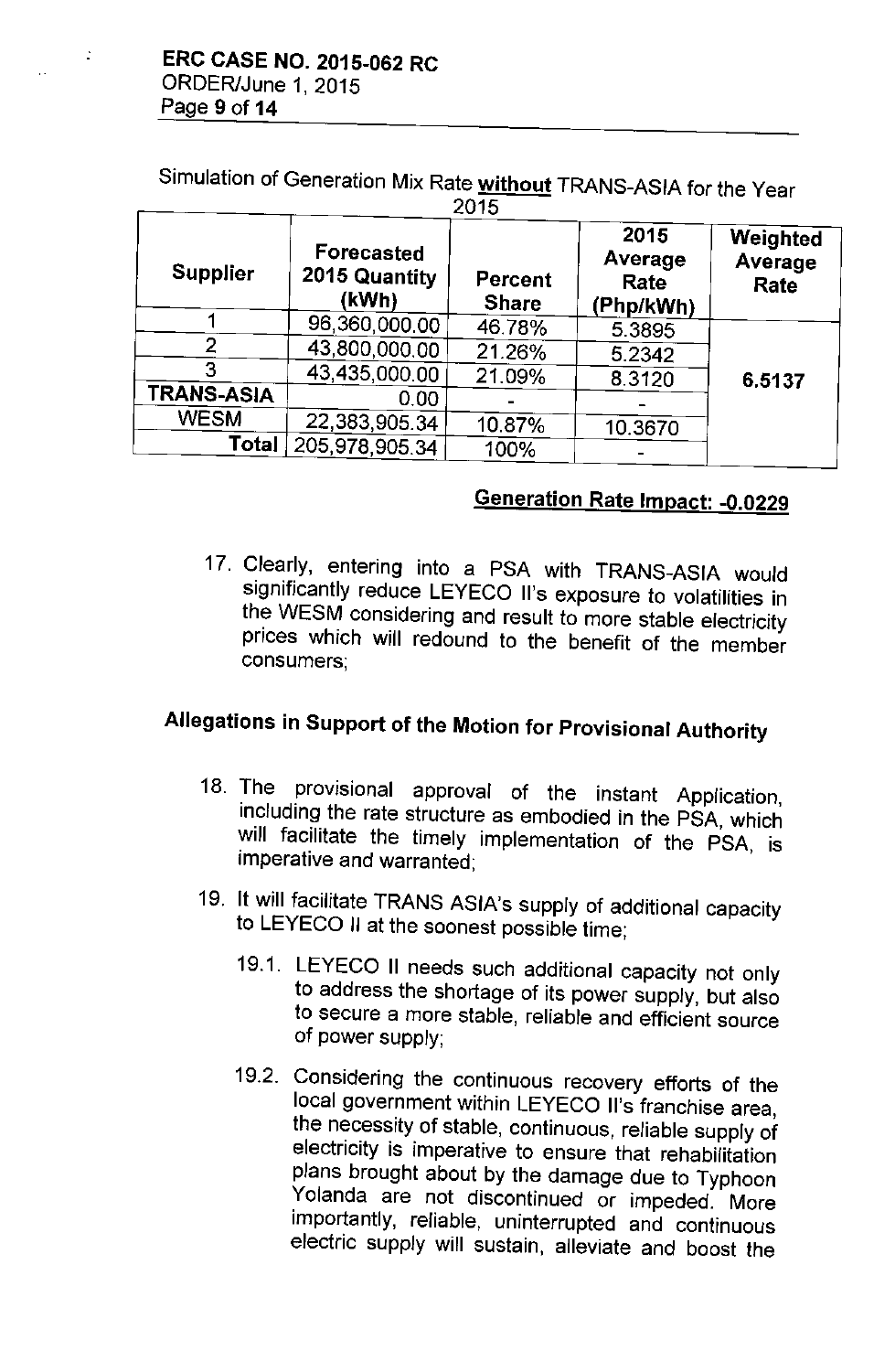economic, financial and social development in the area;

- 19.3. Further, the supply of energy by TRANS-ASIA constitutes 8.51% of LEYECO II's electricity requirements, pending hearing and in the absence of any provisional authority, LEYECO II, its memberconsumers and the local government will gravely suffer as there is uncertainty in the supply of electricity. Likewise, the provisional approval of the instant application will allow LEYECO II to avail of the advantages of low power cost. The additional capacity will not only address LEYECO II's needs but the ECs' power requirements;
- 20. Significantly, the immediate implementation of the PSA will benefit all the electricity consumers;
- 21. The provisional approval of the instant application at the rate structure as provided in the PSA is also necessary for TRANS-ASIA to allow it operate at sustainable and viable levels necessary for TRANS-ASIA to fully pay all its contractual obligations and costs under its IPPA Agreement with PSALM. It will also allow LEYECO II to charge and collect the respective electricity fees as provided in the PSA from its member consumers;
- 22. They pray for the provisional approval of the instant application pursuant to Rule 14 of the Commission's Rules of Practice and Procedure;

## Allegations in Support of the Motion for Confidential Treatment of Annex "N"

- 23. Pursuant to Rule 4, Section 1 of the Rules of Practice and Procedure, they move for the confidential treatment of Annex "N" as they contain data, information, calculations, assumptions, formula which constitute trade secrets and which the TRANS-ASIA has the *sole* proprietary interest thereof. TRANS-ASIA will stand to be unduly prejudiced should it be disclosed to the public;
- 24. As ruled in *Air Philippines Corporation vs. Pennswell, Inc.,1* a trade secret may consist of any formula, pattern, device

<sup>1</sup>GR No. 172835, December 19, 2007.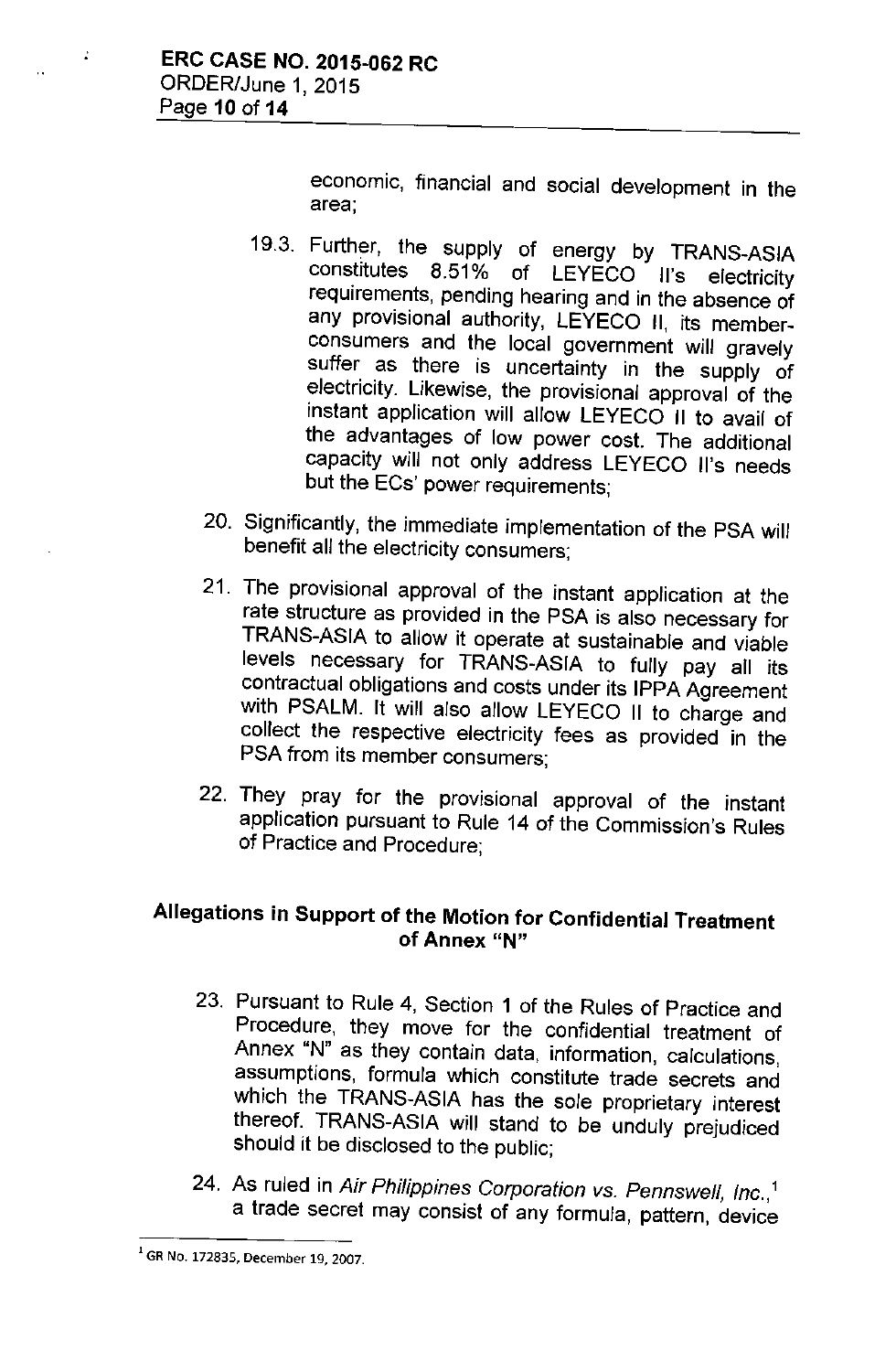or compilation of information that is used in one's business and gives the employer an opportunity to obtain an advantage over competitors who do not possess the information. It is indubitable that trade secrets constitute proprietary rights and jurisprudence has consistently acknowledged the private character of trade secrets;

- 25. They submitted one (1) copy of Annex "N" in a sealed envelope, with the envelope and each page thereof stamped with the word "Confidential"; and
- 26. They pray that the Commission;
	- a. Pending hearing, immediately issue an Order provisionally approving the PSA and authorizing the rate structure as embodied therein. Further, that such rate structure as applied be allowed retroactive implementation starting December 26, 2014 so as to authorize LEYECO II to pass on the full amount of the fees and charges under the PSA to its consumers;
	- b. After due hearing, a final authority be issued authorizing the PSA including the rate structure as<br>applied and finally approving retroodive applied and finally approving retroactive implementation of the rate structure starting December 26, 2014 so as to authorize LEYECO II to pass on the full amount of the fees and charges under the PSA to its consumers; and
	- c. An Order be issued granting the motion for confidential treatment of Annex "N", directing their non-disclosure pursuant to Rule 4 of the Rules of Procedure and prescribing the guidelines for the protection thereof.

Finding the said application to be sufficient in form and substance with the required fees having been paid, the same is hereby set for jurisdictional hearing, expository presentation, pre-trial conference and evidentiary hearing on the following dates and venues;

| <b>Date</b>    | Venue                                              | <b>Particulars</b>                                  |  |
|----------------|----------------------------------------------------|-----------------------------------------------------|--|
| June<br>30.    | 2015   ERC Hearing Room, $\frac{1}{2}$             |                                                     |  |
|                | (Tuesday) at ten   15 <sup>th</sup> Floor, Pacific |                                                     |  |
| ⊦o'clock<br>in |                                                    | the   Center Building, San   Jurisdictional Hearing |  |
| morning        | $(10:00 \mid$ Miguel<br>Avenue,                    |                                                     |  |
| A.M.           | Ortigas<br>Center,                                 |                                                     |  |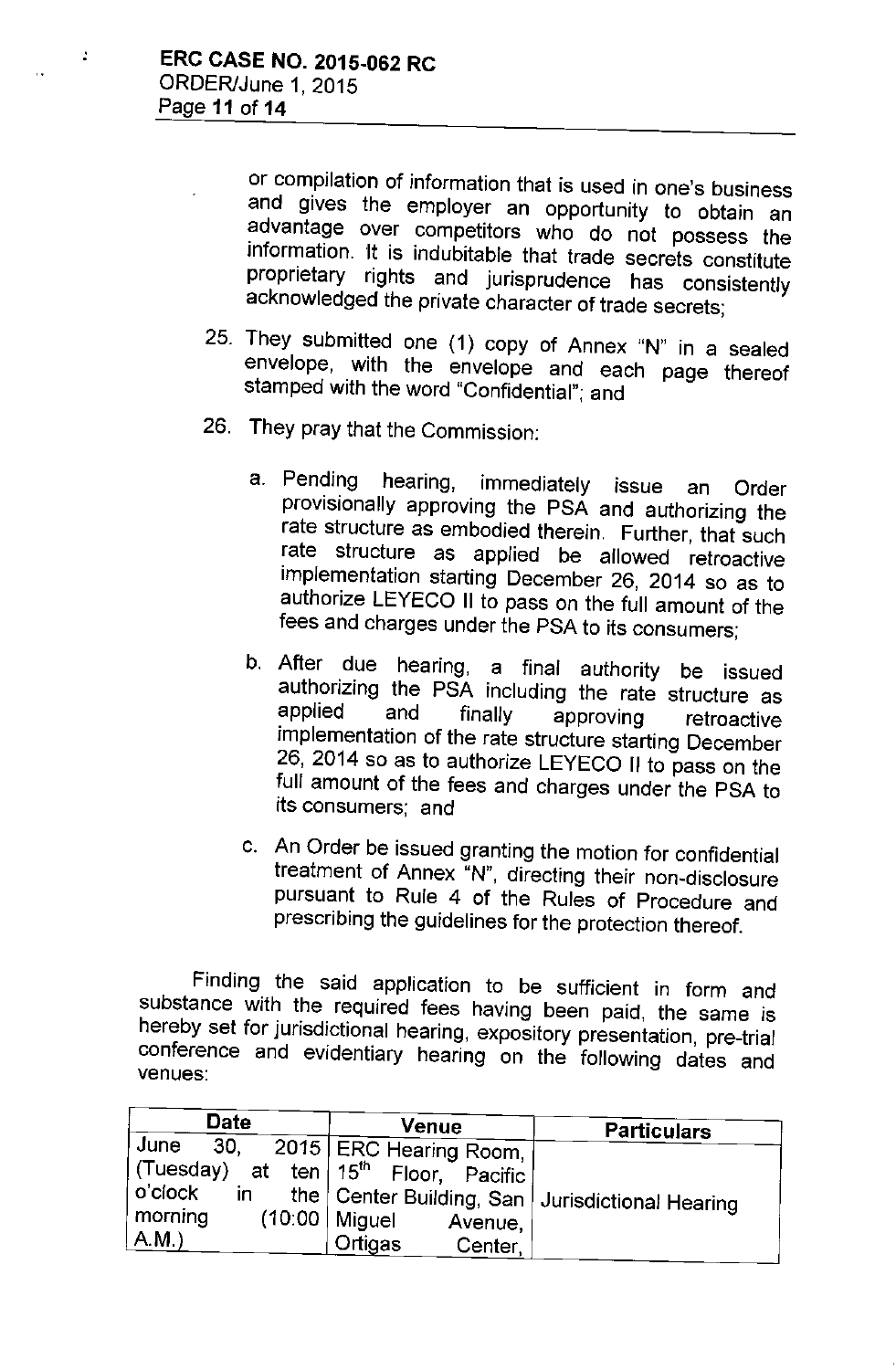÷

| July<br>23.<br>morning $(9:00 A.M.)$ | Pasig City<br>2015 LEYECO II's Main Jurisdictional<br>(Thursday) at nine   Office, Sagkahan,   (Confirmation<br>o'clock in the   Tacloban City, Leyte   Jurisdictional | Hearing<br>Compliance), Expository<br>Presentation, Pre-Trial<br>Conference<br>and |  |
|--------------------------------------|------------------------------------------------------------------------------------------------------------------------------------------------------------------------|------------------------------------------------------------------------------------|--|
|                                      |                                                                                                                                                                        | <b>Evidentiary Hearing</b>                                                         |  |

LEYECO II and TRANS-ASIA are hereby directed to cause the publication of the attached Notice of Public Hearing, at their own expense, twice (2x) for two (2) successive weeks in two (2) newspapers of general circulation in the Philippines, with the date of the last publication to be made not later than ten (10) days before the date of the scheduled initial hearing. They are also directed to inform the consumers within LEYECO II's franchise area, by any other means available and appropriate, of the filing of the instant application, their reasons therefor, and of the scheduled hearing thereon.

Let copies of the application, this Order, and the attached Notice of Public Hearing be furnished the Office of the Solicitor General (OSG), the Commission on Audit (COA) and the Committees on Energy of both Houses of Congress. They are hereby requested, if they so desire, to send their duly authorized representatives at the scheduled hearings.

Likewise, let copies of this Order and the attached Notice of Public Hearing be furnished the Offices of the Provincial Governor of Leyte and the Mayors of the City and Municipalities within the franchise area of LEYECO II for the appropriate posting thereof on their respective bulletin boards.

LEYECO II and TRANS-ASIA are hereby directed to furnish all those making requests therefor with copies of the application and its attachments, subject to reimbursement of reasonable photocopying costs.

On the date of the initial hearing, LEYECO II and TRANS-ASIA must submit to the Commission their written Compliance with the jurisdictional requirements attaching therewith, methodically arranged and duly marked, the evidences of the actual posting and publication of the Notice of Public Hearing consisting of certifications issued to that effect, signed by the afore-mentioned Governor and Mayors or their duly authorized representatives, bearing the seals of their offices, and the affidavits of the Editors or Business Managers of the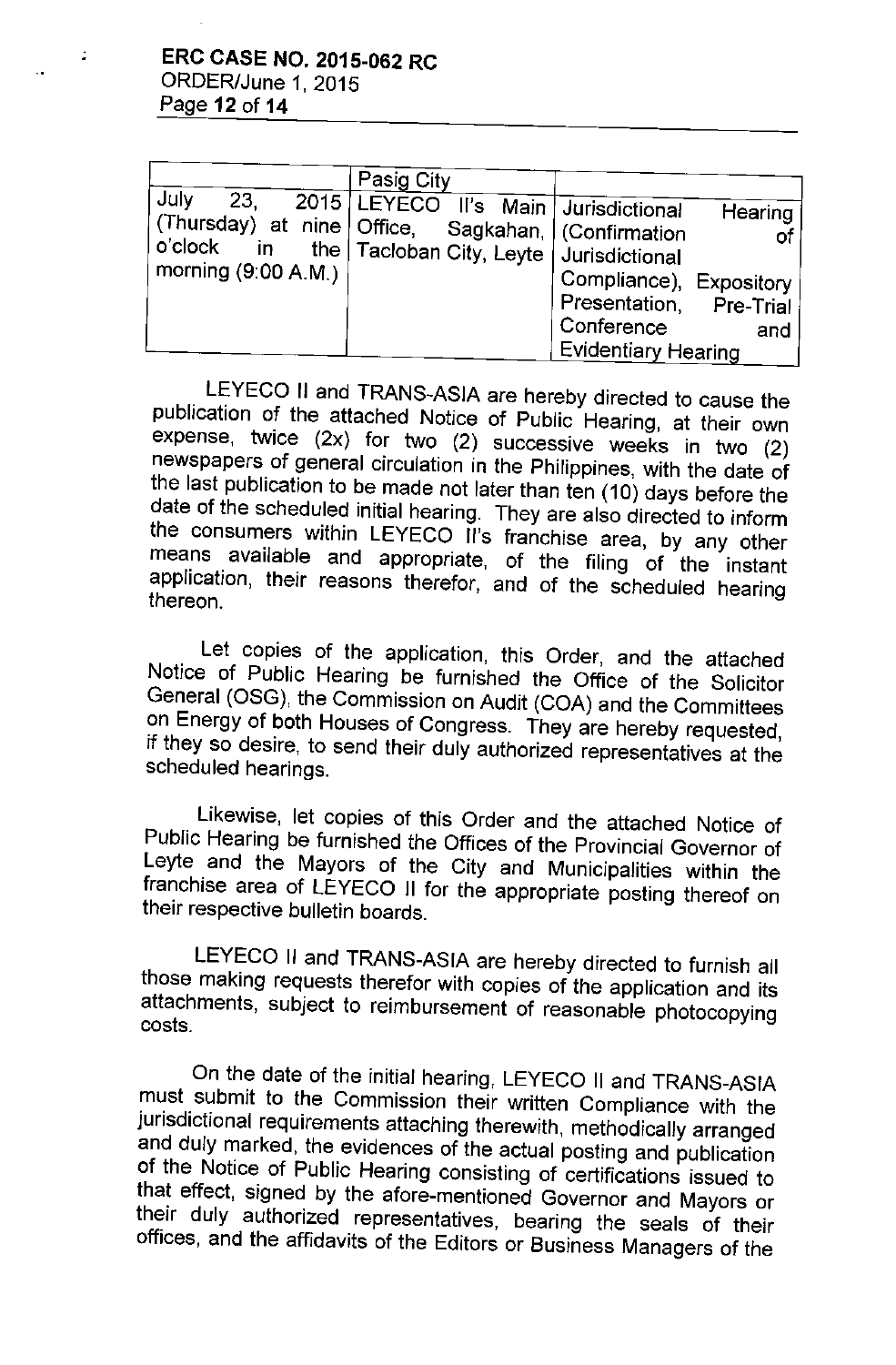V.

newspapers where said Notice of Public Hearing were published together with the complete issues of the said newspapers, and such other proofs of compliance with the requirements of the Commission.

LEYECO II, TRANS-ASIA and all interested parties are directed to submit, at least five (5) days before the date of initial hearing and pre-trial conference, their respective Pre-Trial Briefs containing, among others:

- (a) A summary of admitted facts and proposed stipulation of facts;
- (b) The issues to be tried or resolved;
- (c) The documents or exhibits to be presented, stating the purposes thereof and proposed markings therefore; and
- (d) The number and names of the witnesses, with their written testimonies in an individual affidavit form, to be attached to the Pre-Trial Brief.

Failure of LEYECO II and TRANS-ASIA to submit the required Pre-Trial Brief and Judicial Affidavits of their witnesses within the prescribed period shall be a ground for cancellation of the scheduled hearing, and the resetting of which shall be six (6) months from said date of cancellation.

As part of the pre-trial conference, LEYECO II and TRANS-ASIA must also be prepared to make an expository presentation of their application, aided by whatever communication medium that they may deem appropriate for the purpose, in order to put in plain words and explain, for the benefit of the consumers and other concerned parties, what the application is all about and the reasons and justifications being cited in support thereof.

### SO ORDERED.

Pasig City, June 1, 2015.

FOR AND BY AUTHORITY OF **THE** COMMISSION:

**7€**<br>∫ <sup>1</sup> **NAIDA** G.-**CRUZ-DUCUT** Chairperson  $\mathbf{H}$ 

lo/nj**\$/201**5-062 RC/LEYECO IITAOIL PSA Initial Order